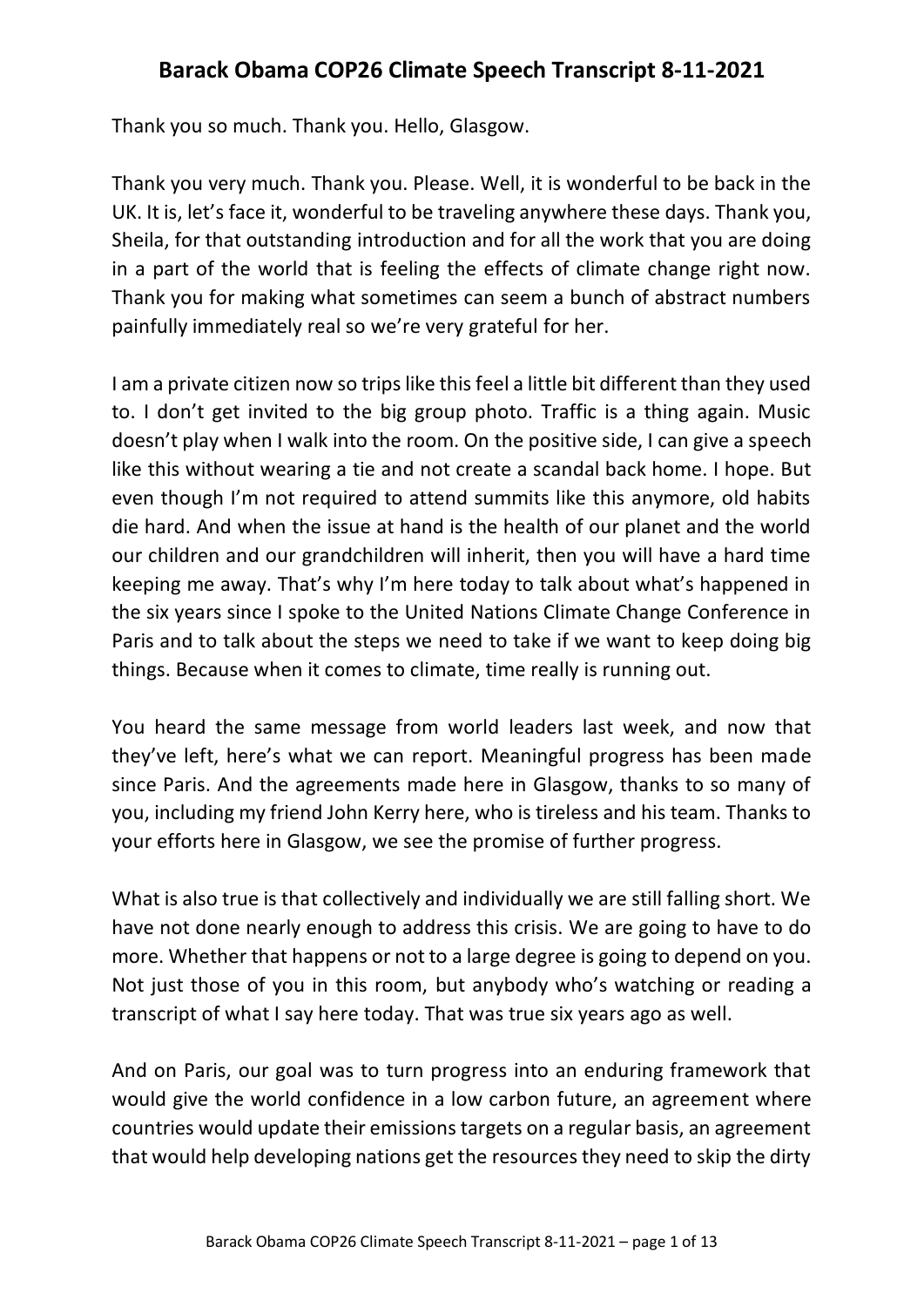phase of development and help those nations that are most vulnerable to climate change get the resources they need to adapt, an agreement that would give businesses and investors the certainty that the global economy is on firm path towards a clean and sustainable future.

In other words, our hope was to create an agreement they gave our planet a fighting chance. That was our ambition. By some measures, the agreement has been a success. For the first time leaders of nearly 200 nations, large and small, developed and developing, made a commitment to work together to confront a threat to the people of all nations. That seemed proof that for all the divisions in our world when a crisis threatens all of us, we can come together to address it.

At the time, we also believed that if enough national governments showed they were serious about climate, then other institutions, particularly in the private sector, would start raising their sights as well. Over the last six years, that is what's happened. Today more than one-fifth of the world's largest companies have set net zero emissions targets. Not just because it's the right thing to do for the environment, but in many cases because it makes sense for their bottom line. More than 700 cities in more than 50 countries have pledged to cut their emissions in half by the end of the decade and reach net zero by 2050. About a third of the global banking sector has agreed to align their work with the Paris Agreement.

That's meaningful. Now, back in the United States of course, some of our progress stalled when my successor decided to unilaterally pull out of the Paris Agreement in his first year in office. I wasn't real happy about that. And yet the determination of our state and local governments, along with the regulations and investment that my administration had already put in place, allowed our country to keep moving forward despite hostility from the White House. The \$90 billion investment that we made in 2009 helped to jumpstart the clean energy industry in the United States and markets adapted and so did consumers. Even when the Trump administration rolled back emission requirements for automakers, along with regulatory changes and efficiency standards, many businesses chose to stay the course. They kept reducing emissions. They continued the transition to electric vehicles and energy-saving appliances. The ball had been rolling and it didn't stop.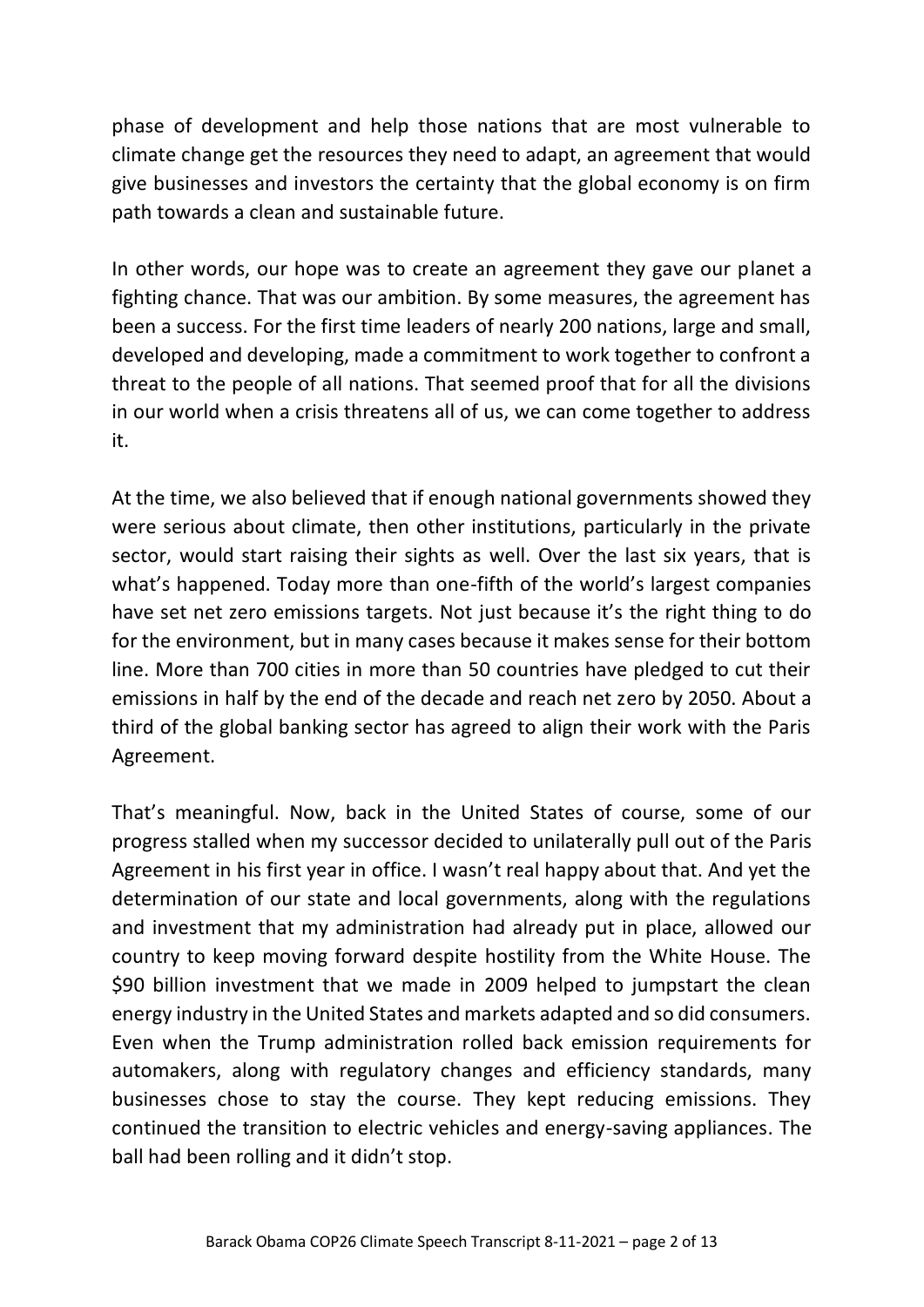Meanwhile, science and technology continue to advance. Today the price of solar and wind energy has dropped to the point where in some places clean energy is cheaper than fossil fuels. Around the world, scientists and entrepreneurs are integrating abundant renewable energy, more powerful batteries, breakthroughs in fields like synthetic biology to invent a better future that is healthier and more affordable. That's all good news for the planet and it is also good news for people looking for a job.

In the US alone, more than 3 million people now work in clean energy related jobs. That is more than the number of people currently employed by the entire fossil fuel industry. Despite four years of active hostility toward climate science coming from the very top of our federal government, the American people managed to still meet our original commitment under the Paris Agreement. Not only that, but the rest of the world stayed in the deal. Now with President Biden and his administration re-joining the agreement, the US government is once again engaged and prepared to take a leadership role. Everybody who's been watching John Kerry run around here knows that we take that role seriously.

As the world's second largest emitter of greenhouse gases, the US has to lead. We have enormous responsibilities and obviously we still have a lot of work to do. But last week, Congress passed President Biden's bipartisan infrastructure bill that will, among other things, create jobs manufacturing solar panels and wind turbines and batteries and electric vehicles and build out the first ever national network of charging stations so families can travel across the US in electric vehicles. I'm confident that a version of President Biden's Build Back Better bill will pass through Congress in the coming next few weeks. Here's what it will mean when that bill does pass. That legislation will devote over half a trillion dollars to reduce greenhouse gas emissions by over a billion metric tons by the end of the decade, at least 10 times more than any legislation previously passed by Congress. Along the way, it will reduce consumer energy costs. It will invest in a clean energy economy. It will create hundreds of thousands of jobs, and it will set the United States on course to meet its new climate targets, achieving a 50 to 52% reduction in greenhouse gas emissions below 2005 levels by 2030. The US is back, and in moving more boldly, the US is not alone.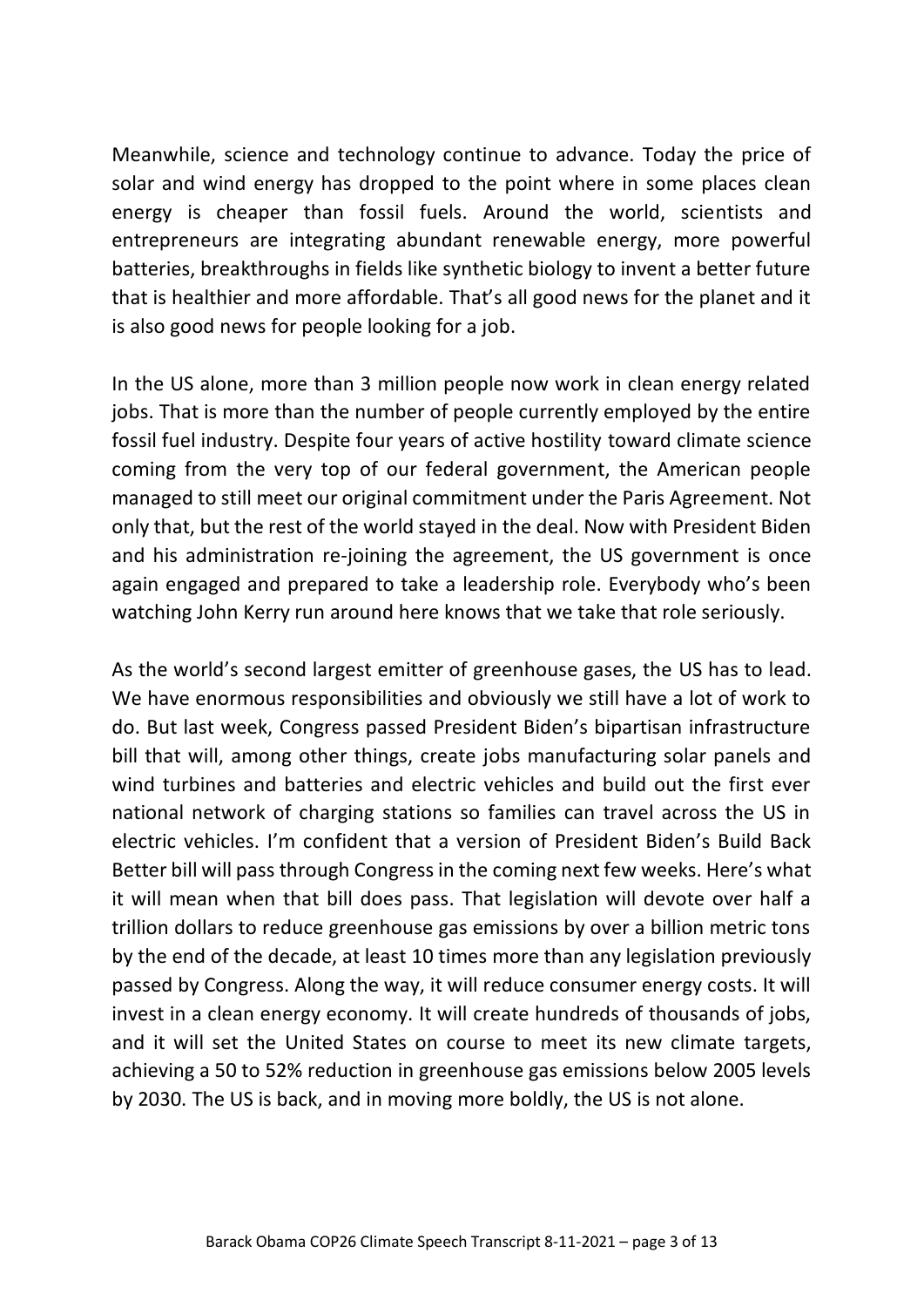Earlier this year, the UK government, our hosts, announced they plan to cut emissions by almost 80% by 2035. This summer, the European Union put themselves on a path to carbon neutrality by 2050. Korea passed a Carbon Neutrality Act in September that requires the government to cut greenhouse gas emissions 35% or more by 2030. The Canadian government has laid out a path to carbon neutrality by 2050 with milestones to hit along the way. Paris showed the world that progress is possible, created a framework, important work was done there, and important work has been done here. That is the good news.

Now for the bad news. We are nowhere near where we need to be yet. For starters, despite the progress that Paris represented, most countries have failed to meet the action plans that they set six years ago. The consequences of not moving fast enough are becoming more apparent all the time. Last month, a study found that 85% of the global population has experienced weather events that were more severe because of climate change, stronger storms, longer heat waves, more intense flooding, crippling droughts. Parts of the world are becoming more dangerous to live in, triggering new migration patterns and worsening conflict around the globe. It's one of the reasons why the US Pentagon and other agencies have said that climate change poses a national security threat for the US and for everyone else.

But not only did we not hit all of the targets that were pledged in Paris, but remember Paris was always supposed to be a beginning, not an endpoint of our joint effort to control climate change. Back in 2015, we knew that even if the commitments made as a part of the Paris Agreement were fully met, we would still fall short of our goal of keeping global temperature increases below 1.5 degrees Celsius. And that's why Paris was designed to be a framework for countries to constantly ratchet up their ambitions as they got more resources and as technology reduced the cost of transitioning to a clean energy economy.

So we come now here to Glasgow. And just was as true with the Paris Agreement, there is good news and bad news about what has happened here this past week. The good news, in large part, because of the efforts of the people in this room, the hours of work that you spent with weak coffee and bad food, feeling sleepy. Because of you, countries around the world are recognizing this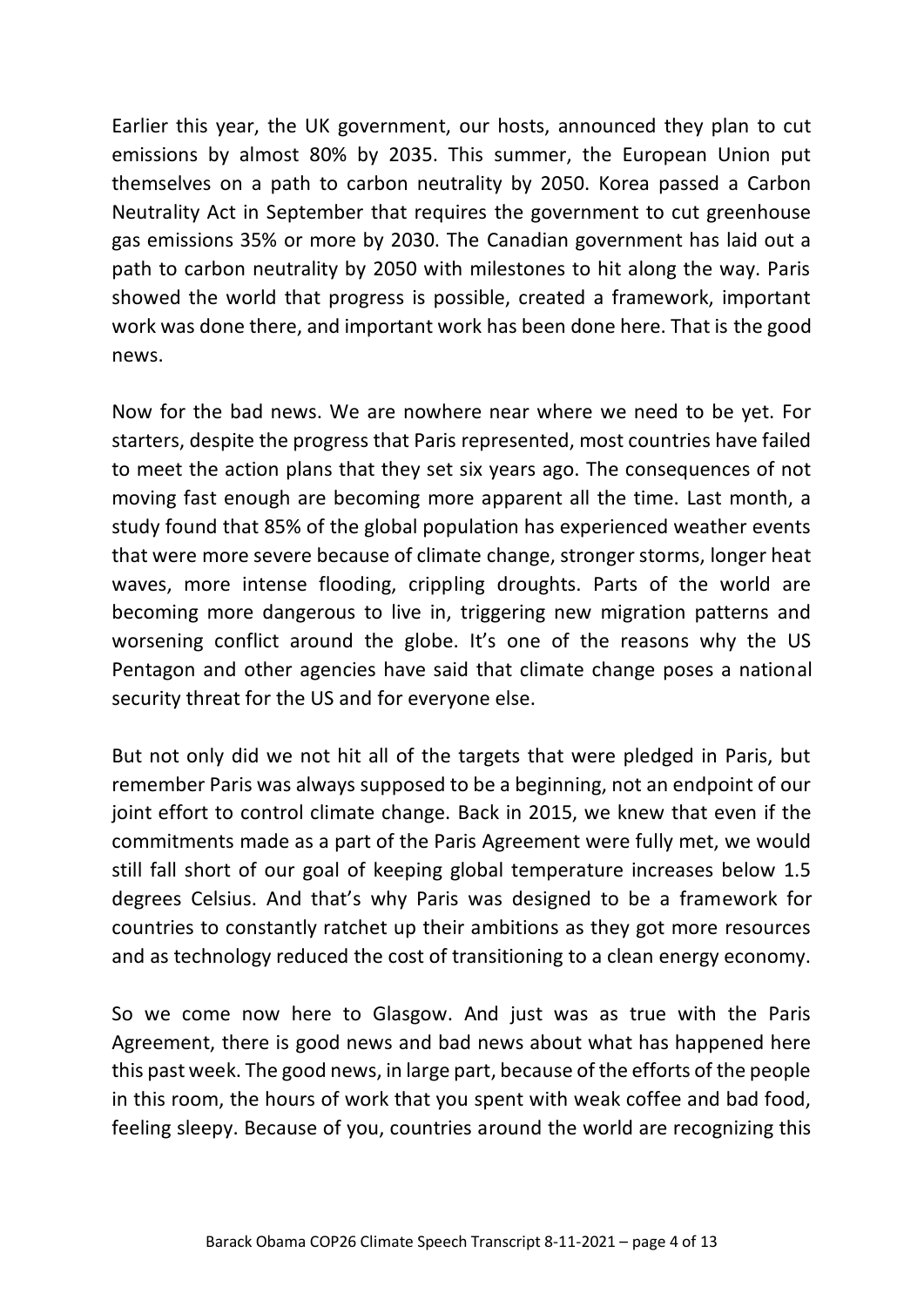is a decisive decade to avoid a climate disaster and are setting some really important goals for 2030.

More than a hundred countries this past week have committed to reduce methane emissions by 30% by 2030. As all of you know, curbing methane emissions is currently the single fastest and most effective way to limit warming. More than 100 countries have also promised to stop and reverse deforestation by the end of 2030. Businesses from around the world, name brands, some of the biggest businesses on this planet have agreed to help create a market for the technologies we need to transition to clean energy. Here in Glasgow, nations have also committed to help poorer countries move away from fossil fuels and deal with the effects of climate change.

President Biden announced that the US will be quadrupling its annual climate finance pledge over the next few years, to \$11 billion, including \$3 billion dedicated to helping vulnerable countries adapt to the impacts of climate change and the US along with 20 other countries agreed to stop publicly financing international fossil fuel development with limited exceptions.

So these are significant accomplishments. They are hard won commitments. You should be proud of yourselves, and we need to celebrate those commitments. Even as we demand that the signatories to these commitments actually follow through. We have to track it. They're not self-executing. They're going to require effort, but let's assume that we actually deliver. That's significant. But once again, we also have to acknowledge that this progress is partial. Most nations have failed to be as ambitious as they need to be. The escalation, the ratcheting up of ambition that we anticipated in Paris six years ago has not been uniformly realized. I have to confess. It was particularly discouraging to see the leaders of two of the world's largest emitters, China and Russia, declined to even attend the proceedings. And their national plans so far reflect what appears to be a dangerous lack of urgency, a willingness to maintain the status quo on the part of those governments. And that's a shame. We need advanced economies like the US and Europe leading on this issue, but you know the facts, we also need China and India leading on this issue. We need Russia leading on this issue just as we need Indonesia, South Africa, and Brazil leading on this issue. We can't afford anybody on the side-lines.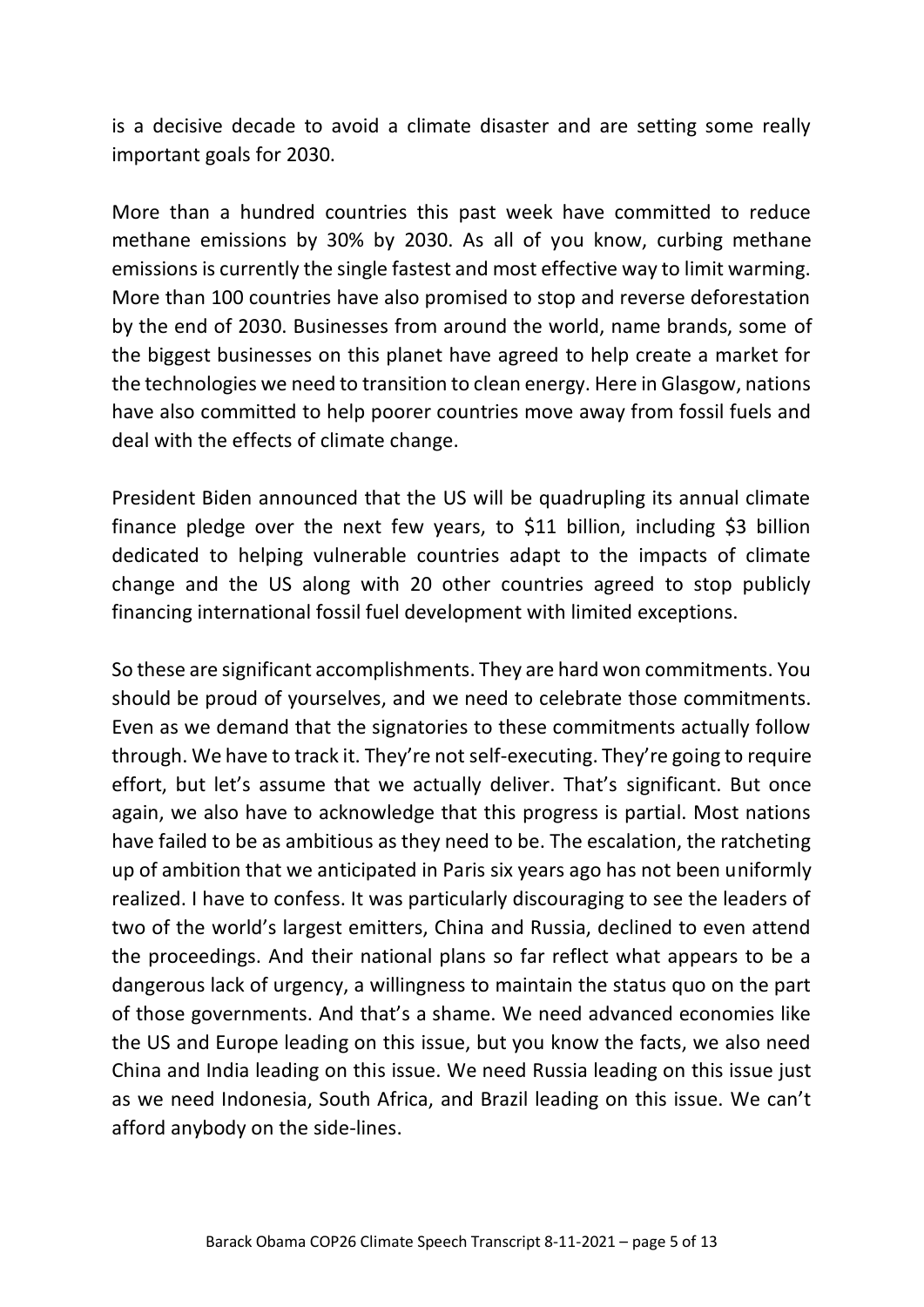I recognize we're living in a moment when international cooperation has waned. A moment of greater geopolitical tension and stress in part because of the pandemic, in part because of the rise of nationalism and tribal impulses around the world. And yes, in part, because of a lack of leadership on America's part for four years on a host of multilateral issues. I understand that it's harder to get international cooperation when there are more global tensions, but there is one thing that should transcend our day-to-day politics and normal geopolitics. And that is climate change.

It's not just that we can't afford to go backward. We can't afford to stay where we are. The world has to step up and it has to step up now. So how is that going to happen? How do we close the gap between what's necessary for our survival and what seems politically possible right now? I confess I don't have all the answers, as I'm sure is true for all of you out there. Those of you who are steeped in this work, who are far more expert than me. There are times where I feel discouraged. There are times where the future seems somewhat bleak. There are times where I am doubtful that humanity can get its act together before it's too late and images of dystopia start creeping into my dreams. And yet whenever I feel such despondency, I remind myself that cynicism is the recourse of cowards. We can't afford hopelessness. Instead, we are going to have to muster the will and the passion and the activism of citizens, pushing governments, companies, and everyone else to meet this challenge. That's what allowed the US to do its part over the last few years to meet our climate goals. Even when we didn't have much leadership on it. It wasn't just elected officials or CEOs doing the right thing. It was ordinary Americans making their voices heard, making it clear we need to solve this problem, regardless of the obstacles. People who organized and educated others in their communities, people who put pressure on businesses and governments to do better. People who turn their passion into votes.

That's the kind of commitment we're going to need going forward, because let's face it. This is not just about raw numbers. This is not just about science. This is about politics. It's about culture. It's about morality. It's about the human dynamic. How do we work together to get a big thing done? And it's about participation and power. Thinking back on my own experience as president, I would've had the power to do even more to fight climate change during my time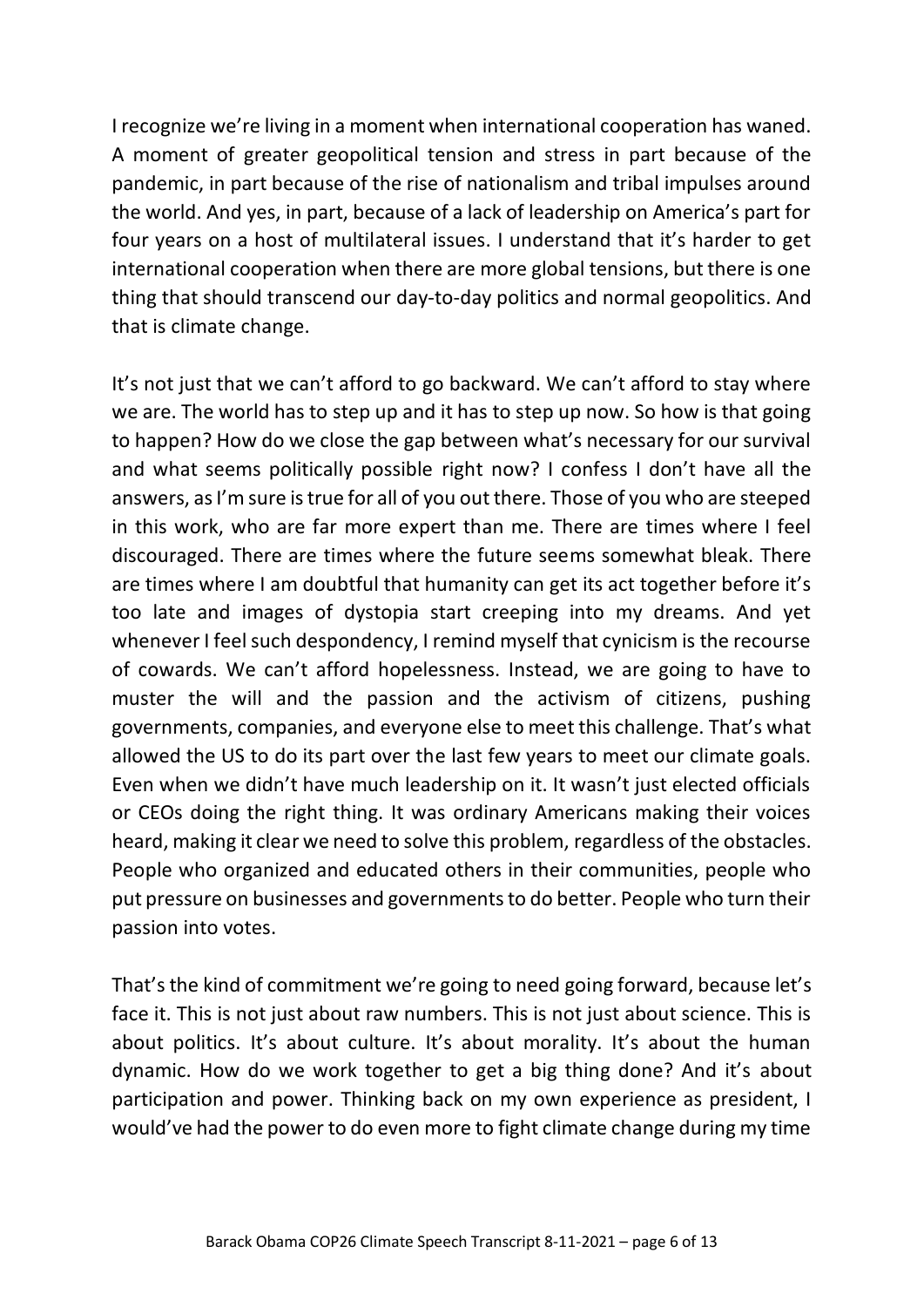in office if I'd had a stable congressional majority that was willing and eager to take action.

And for the bulk of my presidency, I didn't have that majority. Gaining such majorities require an engaged citizenry, willing to do what it takes to reward politicians who take this problem seriously and send out of office those who don't. I am convinced that President Biden's build back better bill will be historic and a huge plus for US action on climate change. But keep in mind, Joe Biden wanted to do even more. He's constrained by the absence of a robust majority that's needed to make that happen. Both of us have been constrained in large part by the fact that one of our two major parties has decided not only to sit on the side-lines, but express active hostility toward climate science and make climate change a partisan issue.

Perhaps some of you have a similar dynamic in your own countries. Although generally speaking, the United States seems to have a more vigorous opposition to climate than in many other places. But my broader point is that that's got to stop. Saving the planet isn't a partisan issue. I welcome any faction within the Republican party in the United States that takes climate change seriously. And that may be a rare breed right now, but keep in mind, such Republican elected officials used to be commonplace, used to exist. President George HW Bush, a Republican was one of the first US presidents to officially recognize the threat of climate change, was a signatory to the Rio Accord.

If we are going to act on the scale that's required, climate change can't be seen anywhere in the world as just an opportunity to score political points. And for those listening back home in the US, let me say this. It doesn't matter if you're a Republican or a Democrat. If your Florida house is flooded by rising seas or your crops fail in the Dakotas or your California house is burning down, nature, physics, science do not care about party affiliation. And what is true in the United States is true in every nation. We don't just need the Democrats or the Green Party or Progressives to be working together on this existential problem. We need everybody, even if we disagree on other things. And what's also true around the world, true in the US, true in all the countries represented here is that the most important energy in this movement is coming from young people. And the reason is simple. They have more stake in this fight than anybody else.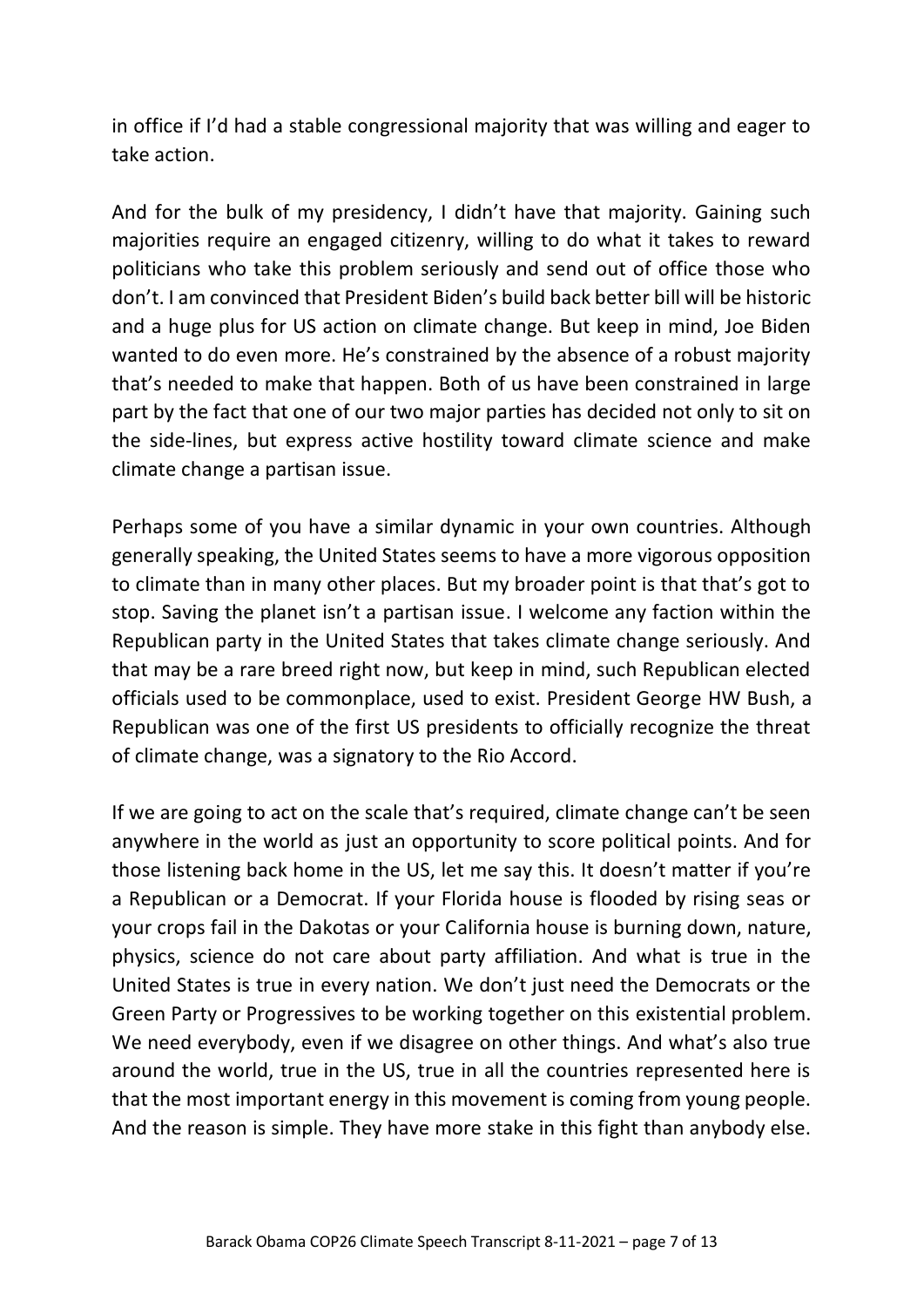And that's why I want to spend the rest of my time today talking directly to young people who may be watching and wondering what they can do to help.

I am the father of two daughters in their early 20s, so I have some sense of all the stuff that gets thrown at young people these days. It's not always easy being young today. And for most of your lives, if you're in that generation, you've been bombarded with warnings about what the future will look like if you don't address climate change.

And meanwhile, you've grown up watching many of the adults who are in positions to do something about it either act like the problem doesn't exist or refuse to make the hard decisions necessary to address it. And that's a source of real anxiety and real anger at older people. And some of you, no doubt, wonder if you'll be able to be safe in the community where you've grown up, whether you'll have to raise your own kids in a world ravaged by extreme weather and climate migration and conflict. As one 16-year-old said, "For us, the destruction of the planet is personal." And that's why my message to young people begins with acknowledging you are right to be frustrated. Folks in my generation have not done enough to deal with a potentially cataclysmic problem that you now stand in here.

But I also want to share some advice my mother used to give me. If I was feeling anxious or angry or depressed or scared, she'd look at me and she'd say, "Don't sulk. Get busy. Get to work and change what needs to be changed." And luckily that's exactly what young people around the world are doing right now. Two years ago, a Swedish teenager named Greta Thunberg inspired millions of people to join the largest climate demonstrations in decades. A lot of people now know about Greta, but the world is full of Gretas. One of the things I love most about our work at the Obama Foundation is getting to meet young activists from all over the world taking up the baton on climate change. You just heard from Sheila Babauta, from the Northern Mariana Islands. As an elected representative, Sheila is fighting to preserve natural resources on the island and helping young people take the lead in the fight for human rights and climate action.

I've met people like Juan Carlos Monterrey-Gómez from Panama after representing his country at the Paris negotiations. I think he was like 22. Juan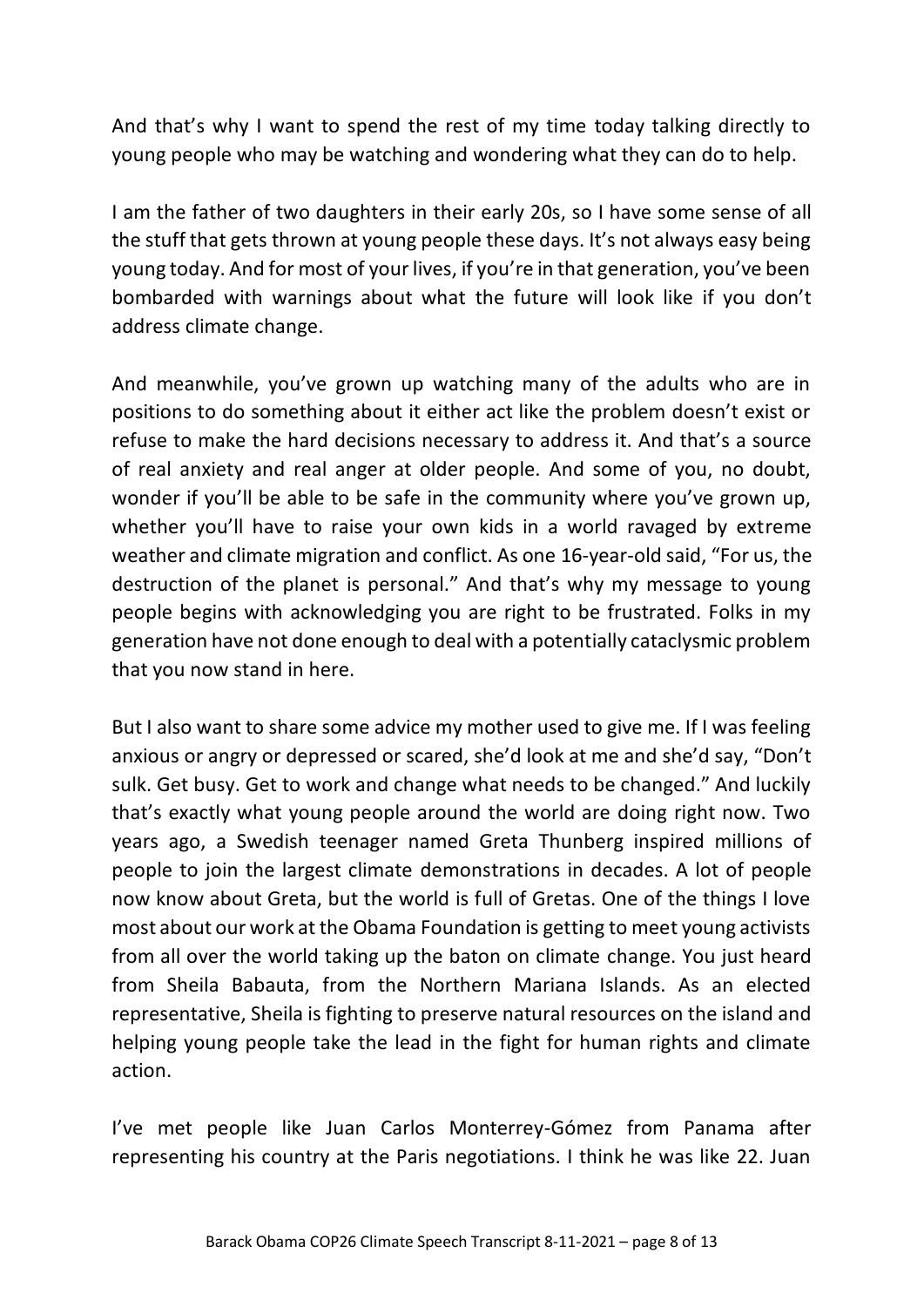then led an effort to amend the constitution of Panama. Today, he's here in Glasgow as a climate negotiator. We've got Colette Pichon Battle, who is the founder and executive director of the Gulf Coast Center for Law and Policy in Louisiana back in the states. They are non-profit helping communities of color across the South that are already feeling the effects of climate change rebuild after disasters and build more sustainable communities and more sustainable economies.

And then there's Louisa Neubauer, an activist who leads Fridays for Future strikes in Germany. During the global climate strikes in 2019, Louisa helped organize 270,000 marchers in Berlin, put pressure on German political parties to take climate change seriously. Climate change is frightening, she said. So the question is, how can we turn this anxiety into something constructive?

That's what these young leaders are already doing. I'm really looking forward to sitting down and talking with some of them in a separate form later today because they're not just working for their own countries. They are forming a movement across borders to make the older generation that got us into this mess see that we all have an obligation to dig ourselves out of it. And if those older folks won't listen, they need to get out of the way.

Now, at this point, some of the young people watching or listening, they may be thinking, "I don't have time to organize 200,000 people or propose a constitutional amendment. I've got a math exam next week." I get that. I promise you, unlike Greta, I was not on the cover of Time Magazine when I was 16 years old. And if I was skipping school, it had nothing to do with climate change. But there are plenty of things that each and every one of you young people can do that won't require devoting your entire life to the cause, but will make a real difference.

The first and most important is, if you are age eligible, to vote the issue. Vote like your life depends on it because it does. I recognize that a lot of young people may be cynical about politics, but the cold hard fact is we will not have more ambitious climate plans coming out of governments unless governments feel some pressure from voters. In one survey of young people in 22 countries, more people cited climate change as one of the most important issues facing the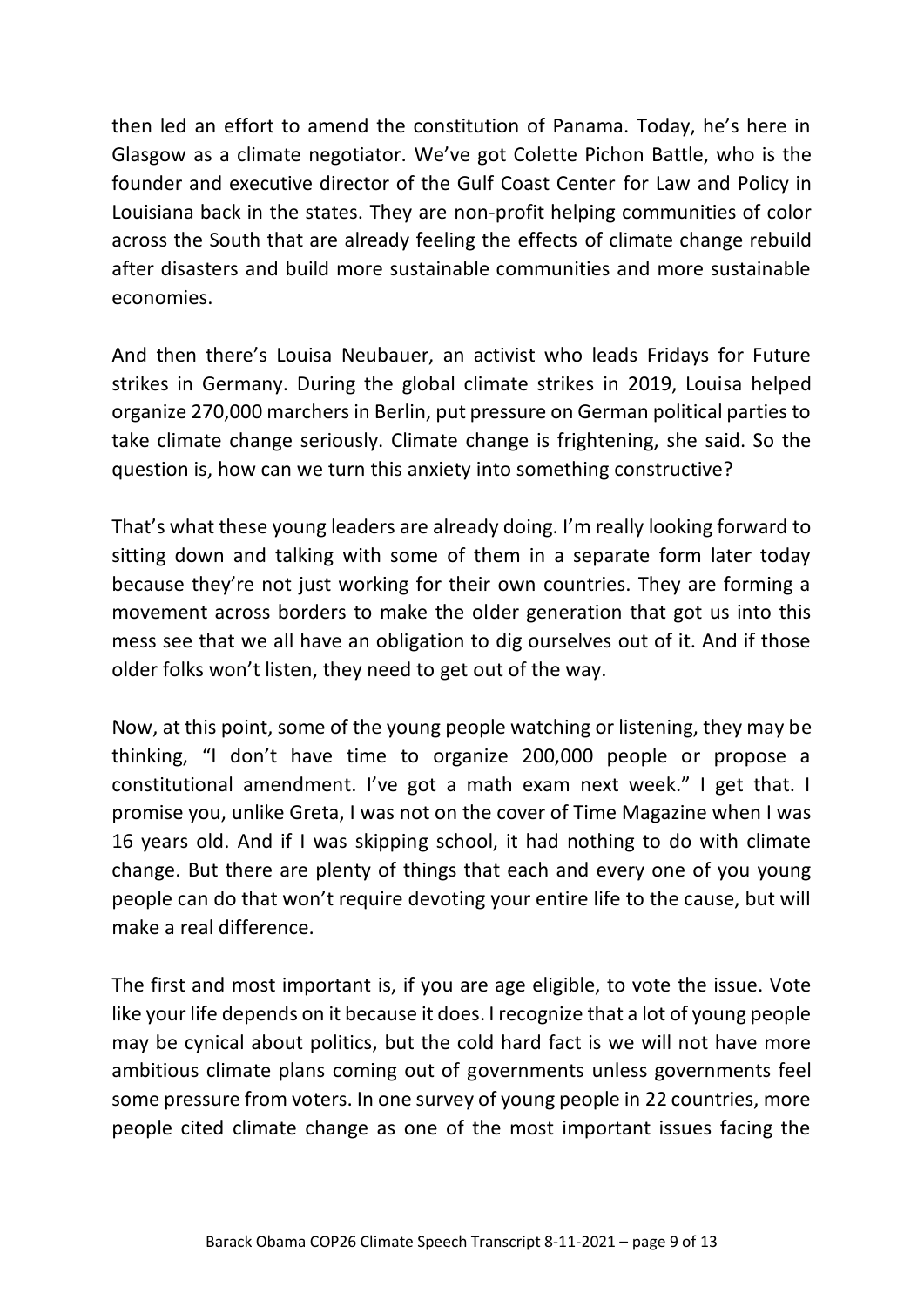world than anything else. Young people understand this issue, but they don't always vote at the same levels as older folks.

Many young people are now starting to realize I've got to make my interests heard if I have the opportunity to vote. So in the 2020 US presidential election, young people were more likely than older voters to say the climate change was their top concern and they also voted at a rate 11 points higher than in 2016. That's the kind of thing that makes politicians sit up and take notice. As one 20 year-old organizer said, young people understand that if we want to save our lives and our future, then we have to do it ourselves. And this is part of your power that you have to use. Don't think that you can ignore politics. You don't have to be happy about it, but you can't ignore it. You can't be too pure for it. It's part of the process that is going to deliver all of us.

A second way you can have an impact on climate change is by pressuring companies to do the right thing. Members of your generation have already shown you're willing to pay for products that you believe are responsible and responsive to the climate challenge, and that you're also willing to avoid those companies that are actually making climate change worse. I see this in my own daughters and their friends, their peer group, in terms of which companies they support and which products they buy. Not only are they sophisticated consumers, they're active and engaged citizens, and that's a message that CEOs will learn to understand. Companies are starting to figure out that becoming more energy efficient is good for their bottom line because they'll spend less on energy, but you also have the opportunity to teach them that by getting serious about climate change, they have a chance to win loyal customers and employees. And they conversely will lose customers and top flight employees if they're not on the right side of the issue. That's part of your power. You need to use it.

While you're at it, you need to help educate your parents and grandparents, your uncles and aunts, your teachers, your employers, because while a dangerously warming planet is a reality that a lot of you have grown up with as young people, you've studied it in school, you've read about, it's been part of the backdrop of your childhood, members of the older generation don't have that same frame of reference. They do love you, though. They do care about you. They listen to you more than you think. And if you explain how important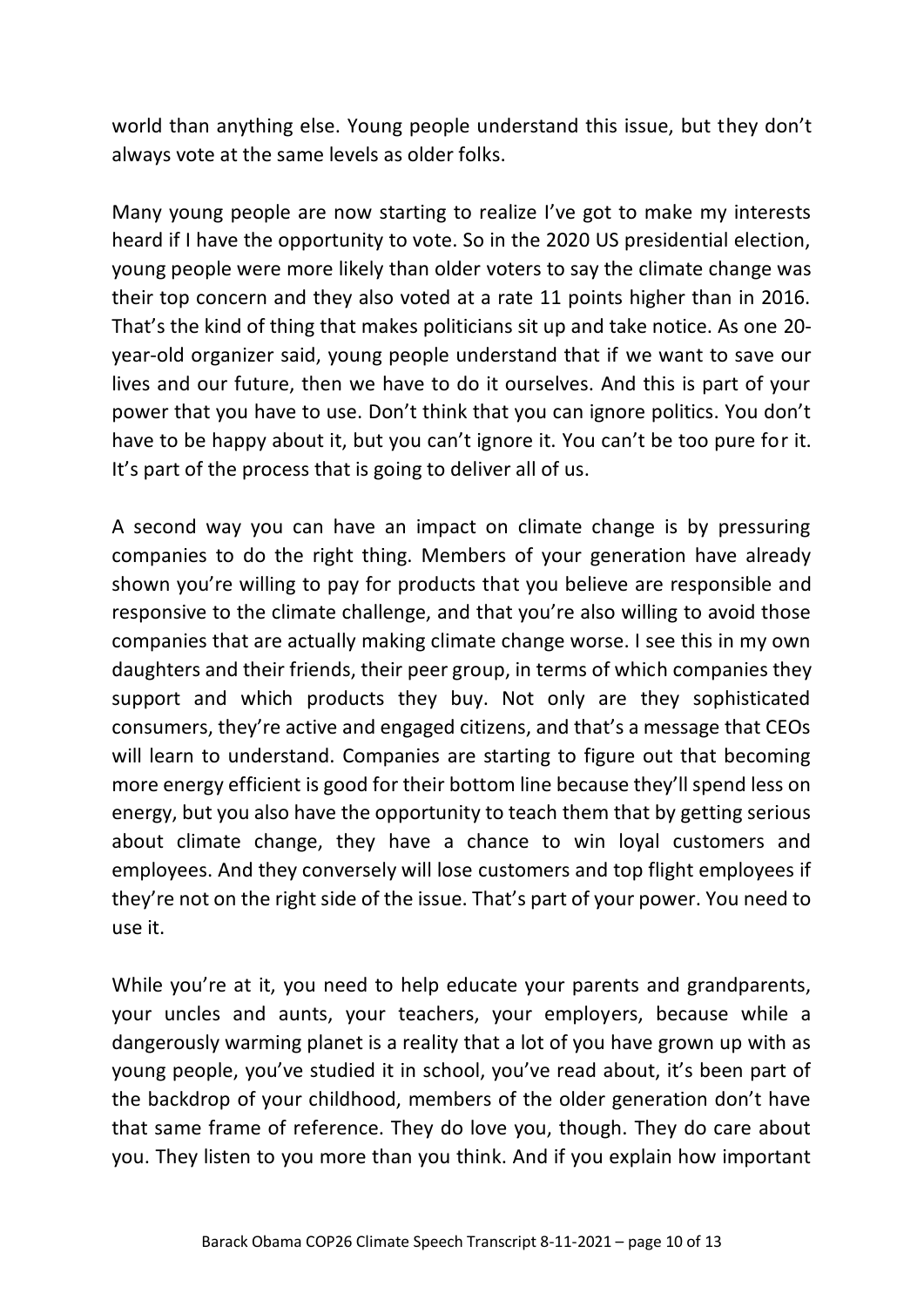the issue is to you, you may lead them to rethink their position, or at least be more open-minded. In fact, I'm pretty sure they'll listen to you in a way they might never listen to a politician or some expert on TV or a former president. That's power you have. You have to use it.

And finally, let me say, it will not be enough to simply mobilize the converted. It will not be enough to preach to the choir. It will not be enough to just ramp up intensity among people who already know about climate change and already agree with us and care deeply about it. Protests are necessary to raise awareness. Hashtag campaigns can spread awareness. But to build the broadbased coalitions necessary for bold action, we have to persuade people who either currently don't agree with us or are indifferent to the issue. And to change the minds of those fellow citizens in our respective countries, we have to do a little more listening. We can't just yell at them or say they're ignorant. We can't just tweet at them. It's not enough to inconvenience them through blocking traffic in a protest. We actually have to listen to their objections and understand the reluctance of some ordinary people to see their countries move too fast on climate change. We have to understand their realities and work with them so that serious action on climate change doesn't adversely impact them.

So listen, it is true a lot of climate opposition comes from fossil fuel companies trying to make a buck, despite the green ads that they run on TV. It's true that there are climate deniers out there who, for ideological reasons, you will never convince. But I'm not talking about them. I'm talking about the fact that we've got to persuade the guy who has to drive to his factory job every single day, can't afford a Tesla, and might not be able to pay the rent or feed his family if gas prices go up. We have to think about the mother in India, who yes, will suffer droughts and floods made worse by climate change, but who's more immediate concern is getting electricity so her children don't have to sit in the dark every night and can't do their homework. That's not a… You can't dismiss that concern.

There are workers and communities that still depend on coal for power and jobs. And yes, they are concerned about maintaining their wages. That's not unreasonable for them to be concerned about that. And the fact is the truth is that transitioning from dirty energy to clean energy does have a cost. And it is not unreasonable for people who often are already economically vulnerable, and maybe don't feel particularly politically powerful. It's not unreasonable for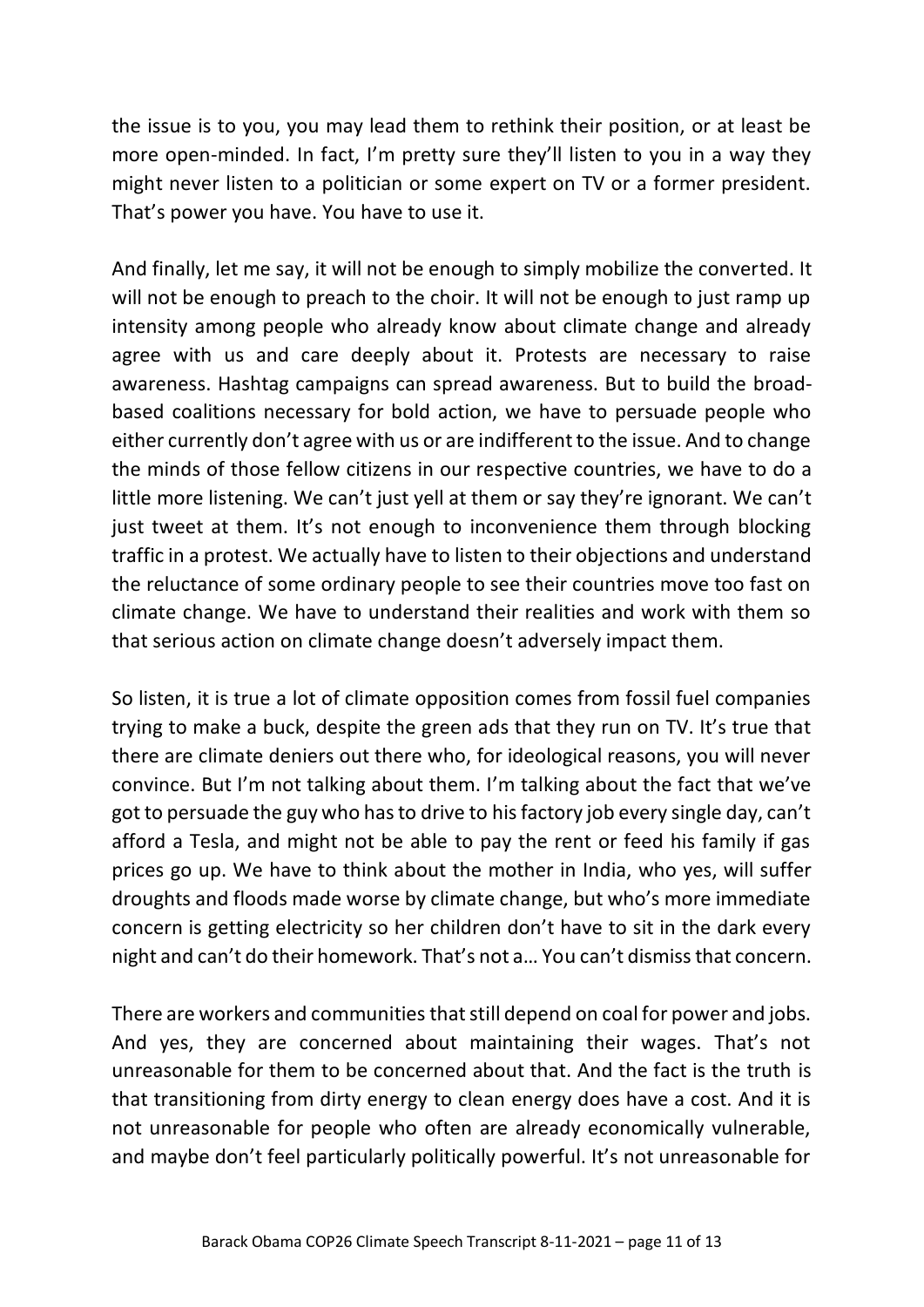them to think that for all the high highfalutin' talk, some of those costs of transition will be borne by them. Not by the more powerful and the privilege. That's not an unreasonable perspective for them to have.

And that's why when it comes to climate change, a country like the US, with a higher per capita carbon footprint, does have to do more than a country like Bali or Bangladesh. It's also why we need to make sure the people most affected by the transition to clean energy, aren't the ones bearing most of the cost. They don't have any margin for error.

I can afford to give up a lot of my current lifestyle to benefit the planet because I'll still have a lot left over. A lot of folks don't have that cushion. So that means that any climate plan worth salt has to take these inequities into account. Whether it's through subsidies to poor people, to ease the transition to clean energy, whether it's technology transfers that help poor countries meet their development goals by leapfrogging dirty fuels, we have to pay attention to those embedded inequities and the politics that surrounds them. And that's not easy. So let me close by being blunt, keeping the rise in global temperatures to 1.5 degrees Celsius will not be easy. It is going to be hard. Existing political institutions move slowly, even when leaders are well intentioned. International cooperation has always been difficult. It's made more difficult by all the misinformation and propaganda that can flood out through social media these days. Business leaders, let's face it, are typically rewarded for boosting short term profits, not addressing major social issues. Getting people to work together on a global scale takes time. And right now that's time we don't have.

So if we're honest with ourselves, yes, this is going to be really hard. The thing we have going for us is that humanity has done hard things before. I believe we can do hard things again. Yes, the process will be, be messy. I guarantee you; every victory will be incomplete. We will face more setbacks. Sometimes we will be forced to settle for imperfect compromises because even if they don't achieve everything we want, at least they advance the cause. At least they move the ball down the field.

But if we work hard enough for long enough, those partial victories add up. If we push hard enough, stay focused enough and are smart about it, those victories accelerate. And they build momentum. If we listen to those who are resistant